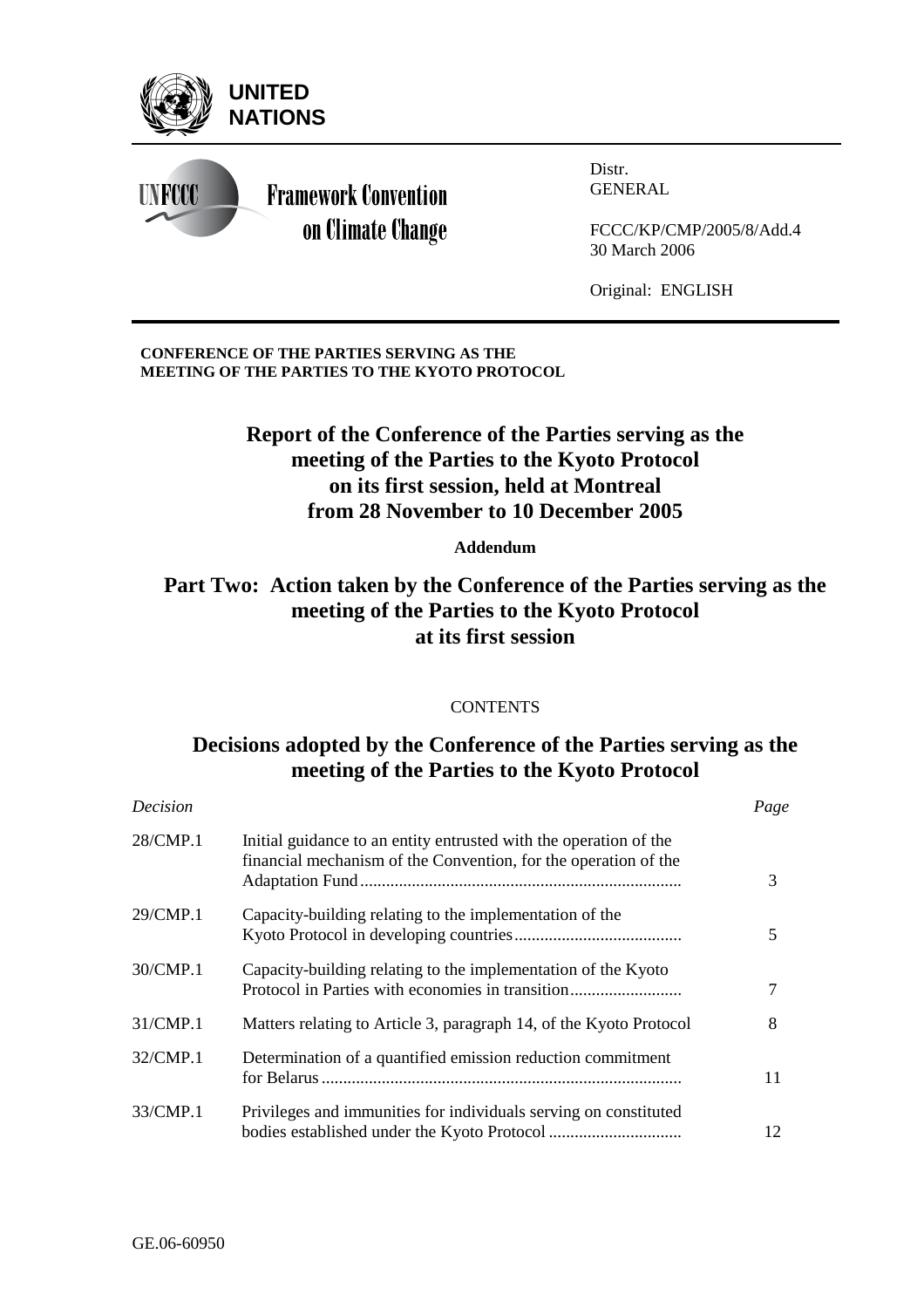| <b>Decision</b>   |                                                                                                                                    | Page |
|-------------------|------------------------------------------------------------------------------------------------------------------------------------|------|
| 34/CMP.1          |                                                                                                                                    | 13   |
| 35/CMP.1          | Budget performance in the biennium 2004–2005 as at                                                                                 | 18   |
| 36/CMP.1          | Arrangements for the Conference of the Parties serving as the<br>meeting of the Parties to the Kyoto Protocol at its first session | 19   |
| <b>Resolution</b> |                                                                                                                                    |      |
| 1/CMP.1           | Expression of gratitude to the Government of Canada and the                                                                        | 20   |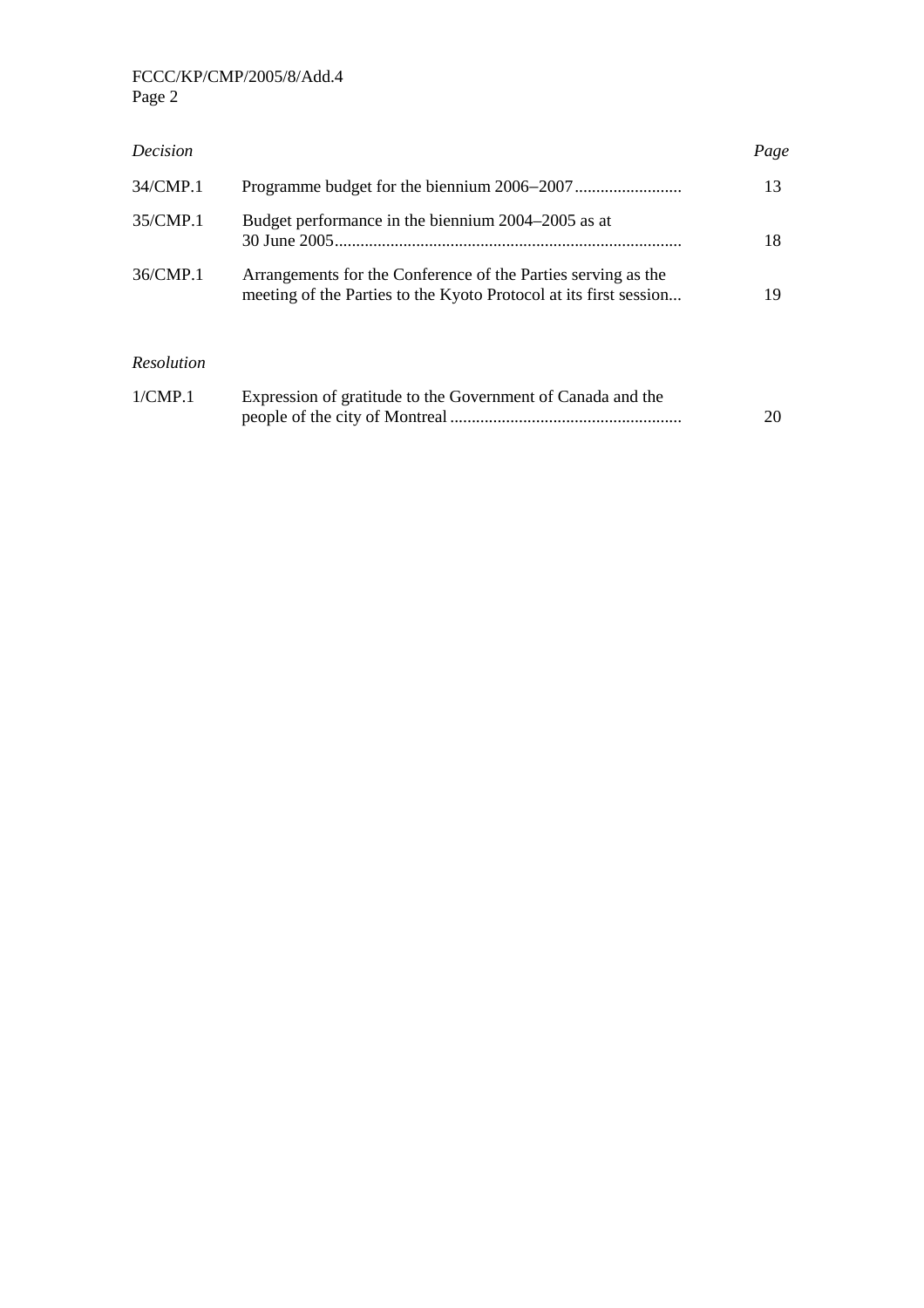## **Decision 28/CMP.1**

# **Initial guidance to an entity entrusted with the operation of the financial mechanism of the Convention, for the operation of the Adaptation Fund**

*The Conference of the Parties serving as the meeting of the Parties to the Kyoto Protocol,* 

 *Recalling* Article 12, paragraph 8, of the Kyoto Protocol,

*Recalling* decisions 5/CP.7, 10/CP.7 and 17/CP.7,

*Recognizing* that low-lying and other small island countries, countries with low-lying coastal, arid and semi-arid areas or areas liable to floods, drought and desertification, and developing countries with fragile mountainous ecosystems are particularly vulnerable to the adverse effects of climate change,

*Recognizing* the need to operationalize the Adaptation Fund as soon as possible,

*Taking note of* the proposed arrangements for the Adaptation Fund presented by the Global Environment Facility as an entity entrusted with the operation of the financial mechanism of the Convention, as contained in paragraph 31 of the report of the Global Environment Facility to the Conference of the Parties (FCCC/CP/2005/3 and Corr.1),

*Noting* that the Adaptation Fund shall be financed from the share of proceeds on the clean development mechanism project activities and other sources of funding,

*Recognizing* that adaptation to climate change is an integral part of ongoing efforts for sustainable development,

1. *Decides* that the Adaptation Fund established under decision 10/CP.7 shall finance concrete adaptation projects and programmes in developing country Parties that are Parties to the Kyoto Protocol, as well as activities identified in decision 5/CP.7, paragraph 8;

2. *Decides* that the Adaptation Fund shall function under the guidance of, and be accountable to, the Conference of the Parties serving as the meeting of the Parties to the Kyoto Protocol;

3. *Decides* that the operation of the Adaptation Fund shall be guided by the following:

(a) A country-driven approach

(b) Sound financial management and transparency

- (c) Separation from other funding sources
- (d) A learning-by-doing approach;

4. *Decides* to adopt further guidance on policies, programme priorities and eligibility criteria for the operation of the Adaptation Fund, at its second session;

5. *Invites* Parties to submit to the secretariat, by 13 February 2006, their views on specific policies, programme priorities and eligibility criteria for consideration by the Subsidiary Body for Implementation at its twenty-fourth session (May 2006);

6. *Further invites* Parties and relevant international organizations to submit to the secretariat, by 13 February 2006, their views on possible arrangements for the management of the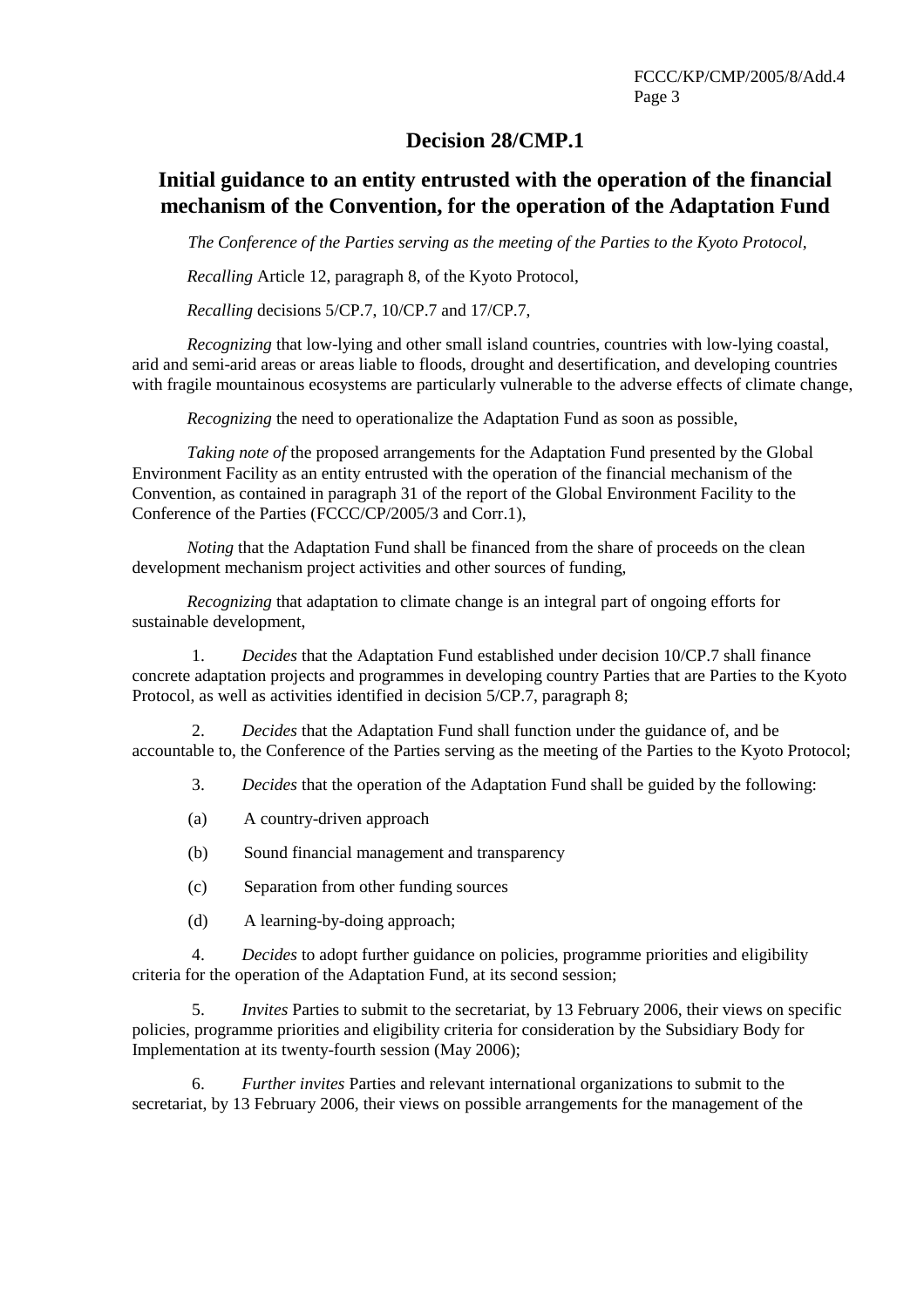Adaptation Fund for consideration by the Subsidiary Body for Implementation at its twenty-fourth session;

7. *Requests* the secretariat to organize, before the twenty-fourth session of the Subsidiary Body for Implementation, subject to the availability of resources, a workshop to promote an exchange of views on further guidance for the operation of the Adaptation Fund.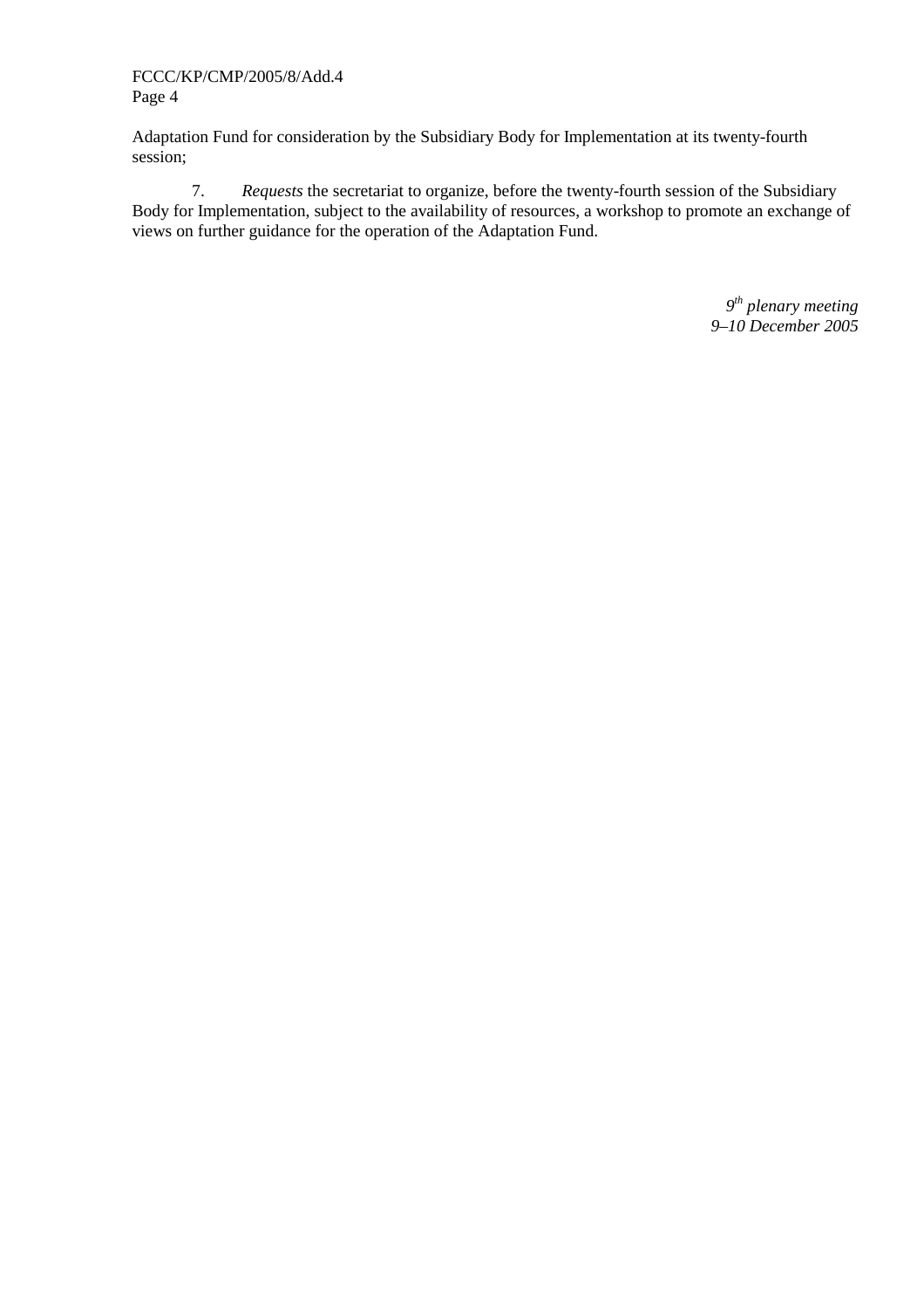# **Decision 29/CMP.1**

# **Capacity-building relating to the implementation of the Kyoto Protocol in developing countries**

*The Conference of the Parties serving as the meeting of the Parties to the Kyoto Protocol*,

*Recalling* Article 10, paragraphs (c), (d) and (e) of the Kyoto Protocol and other relevant provisions committing Parties to cooperate in capacity-building,

*Recalling* decision 2/CP.7 establishing a framework for capacity-building in developing countries,

*Noting* decision 2/CP.10 inviting Parties to submit to the secretariat, by 15 February 2006, views on how the Subsidiary Body for Implementation can monitor regularly the implementation of the framework for capacity-building for consideration by the Subsidiary Body for Implementation at its twenty-fourth session (May 2006) and by the Conference of the Parties serving as the meeting of the Parties to the Kyoto Protocol at its second session (November 2006),

*Noting* that the entry into force of the Kyoto Protocol on 16 February 2005 has increased interest and activities in the clean development mechanism in developing countries and consequently the need for capacity-building,

*Acknowledging* inputs from Parties responding to the request for views, made by the Subsidiary Body for Implementation at its seventeenth session, on additional priority areas for capacity-building relating to the implementation of the Kyoto Protocol,

*Emphasizing* that capacity-building is a continuous, progressive and iterative process, the implementation of which should be based on the priorities of developing countries,

*Noting* the need to seek synergy in providing capacity-building among Parties, the financial mechanism, bilateral and multilateral agencies, and the private sector,

1. *Decides* that the framework for capacity-building adopted by decision 2/CP.7 is applicable to the implementation of the Kyoto Protocol and reaffirms the framework to guide capacitybuilding activities relating to the implementation of the Kyoto Protocol in developing countries;

2. *Decides* that capacity-building relating to the implementation of the Kyoto Protocol in developing countries within the scope of the framework reaffirmed in this decision should be provided to enhance the ability of developing countries to participate effectively in project activities under the clean development mechanism, such as those priority areas listed below;

- (a) Institutional capacity-building to assist developing countries in establishing and strengthening designated national authorities
- (b) Increasing awareness, training and networking of developing country designated national authorities, non-governmental organizations, the private sector and all relevant stakeholders, particularly for the development of skills relating to the clean development mechanism project cycle
- (c) Supporting and facilitating communication, cooperation and networking between developing country designated national authorities, and clean development mechanism Executive Board, and other clean development mechanism actors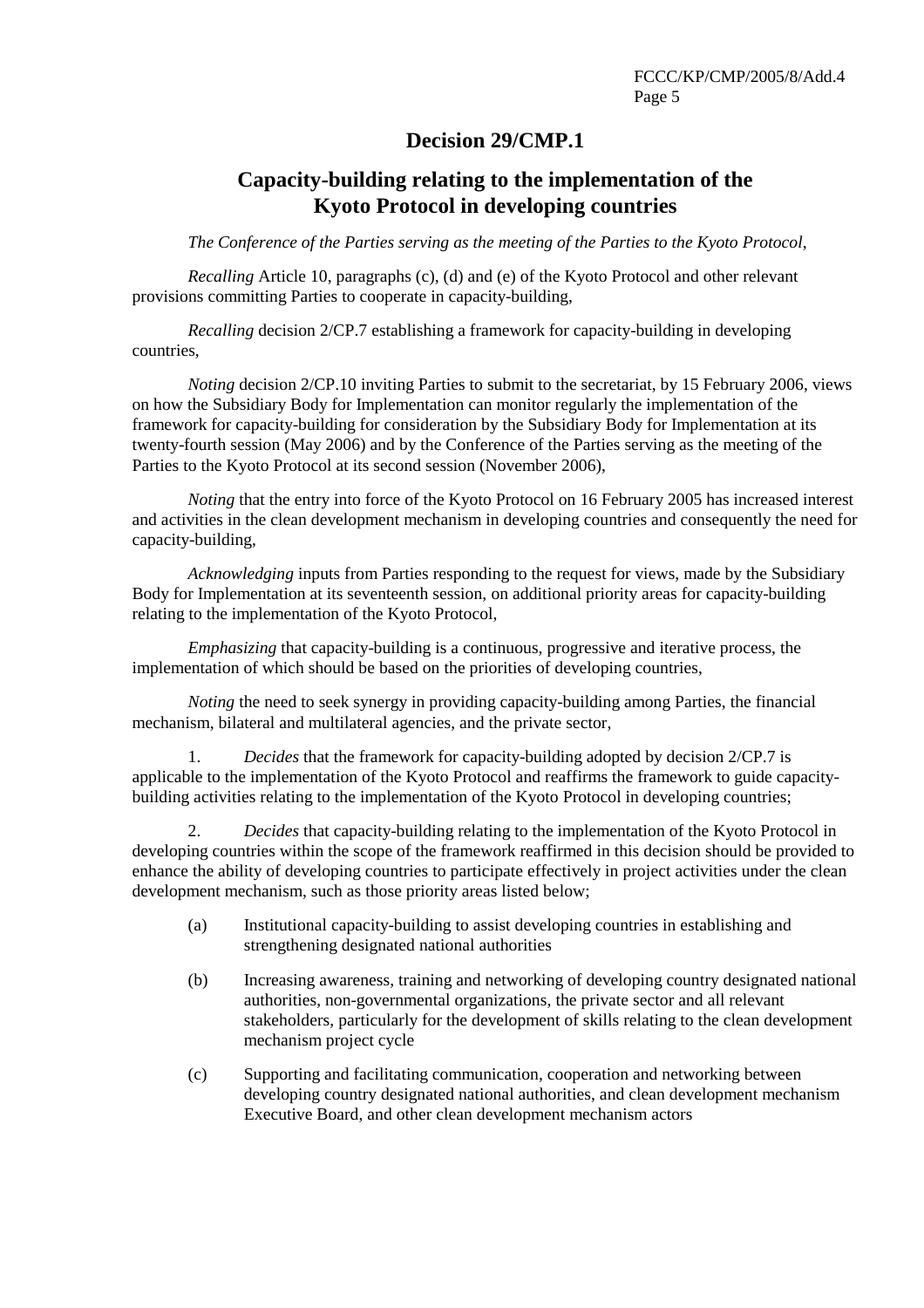- (d) Providing support for broader participation in the clean development mechanism, including participation in designated national authority forums in conjunction with sessions of the Conference of the Parties serving as the meeting of the Parties to the Kyoto Protocol and the subsidiary bodies
- (e) Improving geographical distribution, knowing well the difficulties of Africa to attract clean development mechanism projects, by supporting the development of clean development mechanism projects in least developed countries and small island developing States, through training, clean development mechanism market analysis and forums
- (f) Enhancing capacity to formulate mitigation activities and policies and to integrate them with other policy instruments within the framework of sustainable development:

3. *Decides* that the capacity-building framework reaffirmed by this decision should receive urgent attention from Parties included in Annex II to the Convention, and, as appropriate, multilateral and bilateral agencies and the private sector, and should be implemented taking into account decision 2/CP.7;

4. *Requests* the secretariat to provide reports to the Conference of the Parties serving as the meeting of the Parties to the Kyoto Protocol on the efforts made to implement the framework for capacity-building reaffirmed by this decision and to take into account this decision in preparing its synthesis report on the steps taken to monitor regularly capacity-building activities pursuant to decision 2/CP.7 as elaborated in decision 2/CP.10.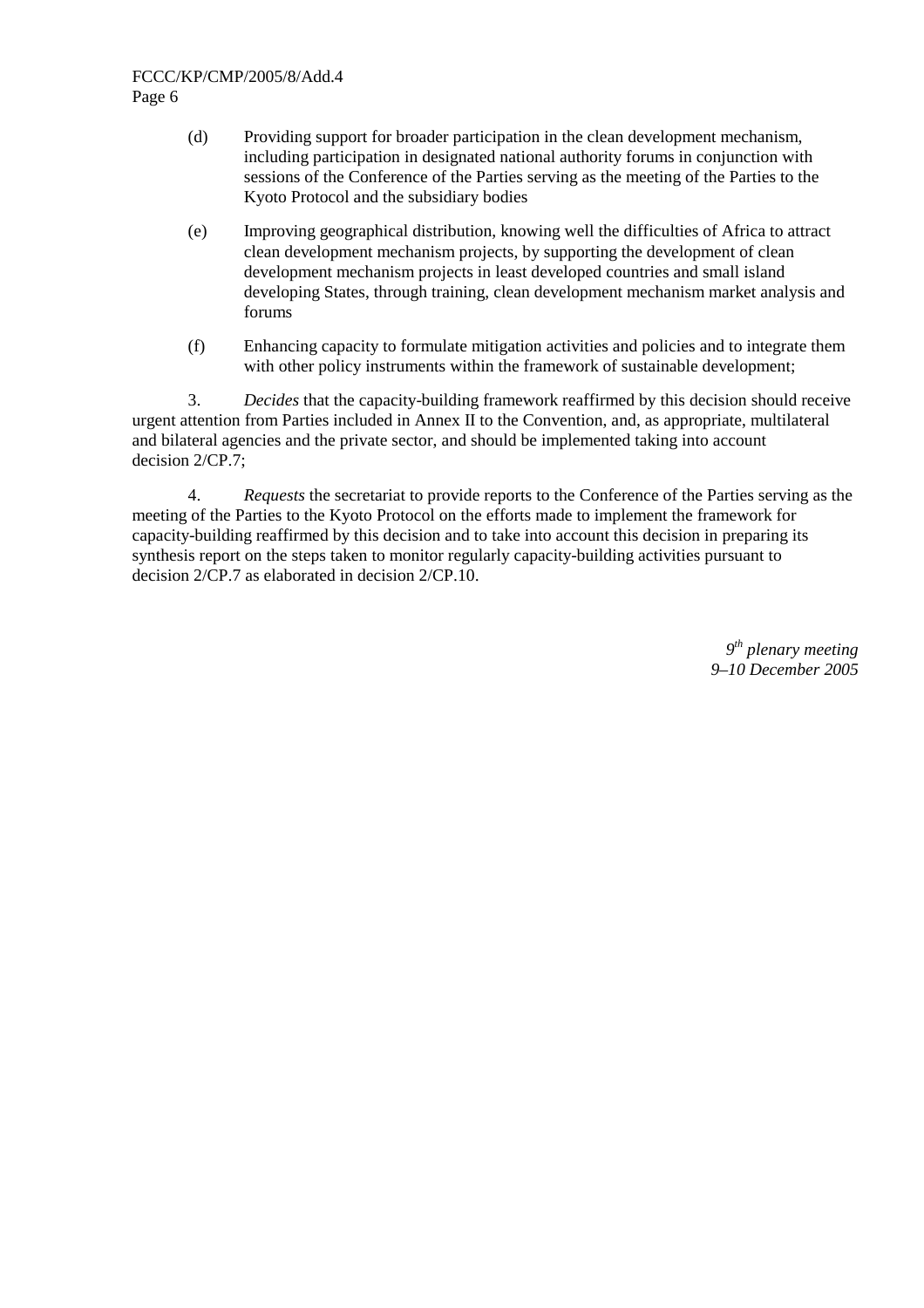## **Decision 30/CMP.1**

# **Capacity-building relating to the implementation of the Kyoto Protocol in Parties with economies in transition**

*The Conference of the Parties serving as the meeting of the Parties to the Kyoto Protocol,* 

*Recalling* Articles 2, 3, 5, 6, 7 and 10 of the Kyoto Protocol,

*Recalling* decision 3/CP.7 establishing a framework for capacity-building in Parties with economies in transition,

*Noting* decision 3/CP.10 to review the status of implementation of decision 3/CP.7 at the twentyseventh session of the Subsidiary Body for Implementation (December 2007) in preparation for the first commitment period of the Kyoto Protocol,

*Noting* the need to seek synergy with other capacity-building activities under relevant conventions and processes, and among Parties, bilateral and multilateral agencies, and the private sector,

*Acknowledging* views expressed by Parties with economies in transition at a capacity-building workshop for the implementation of the Convention and the Kyoto Protocol, held in Budapest, Hungary, on 26 and 27 October 2005,

1. *Decides* that the framework for capacity-building adopted by decision 3/CP.7 is applicable to the implementation of the Kyoto Protocol and endorses this framework to guide capacity-building activities relating to the implementation of the Kyoto Protocol in Parties with economies in transition;

2. *Requests* that the capacity-building needs in Parties with economies in transition resulting from the entry into force of the Kyoto Protocol on 16 February 2005 receive urgent attention from Parties included in Annex II to the Convention in a position to do so, and, as appropriate, multilateral and bilateral agencies, and the private sector, and that it be implemented taking into account decision 3.CP.7;

3. *Requests* the secretariat to report to the Conference of the Parties serving as the meeting of the Parties to the Kyoto Protocol on the review of the framework annexed to decision 3/CP.7 that will be considered by the Subsidiary Body for Implementation at its twenty-seventh session in accordance with decision 3/CP.10.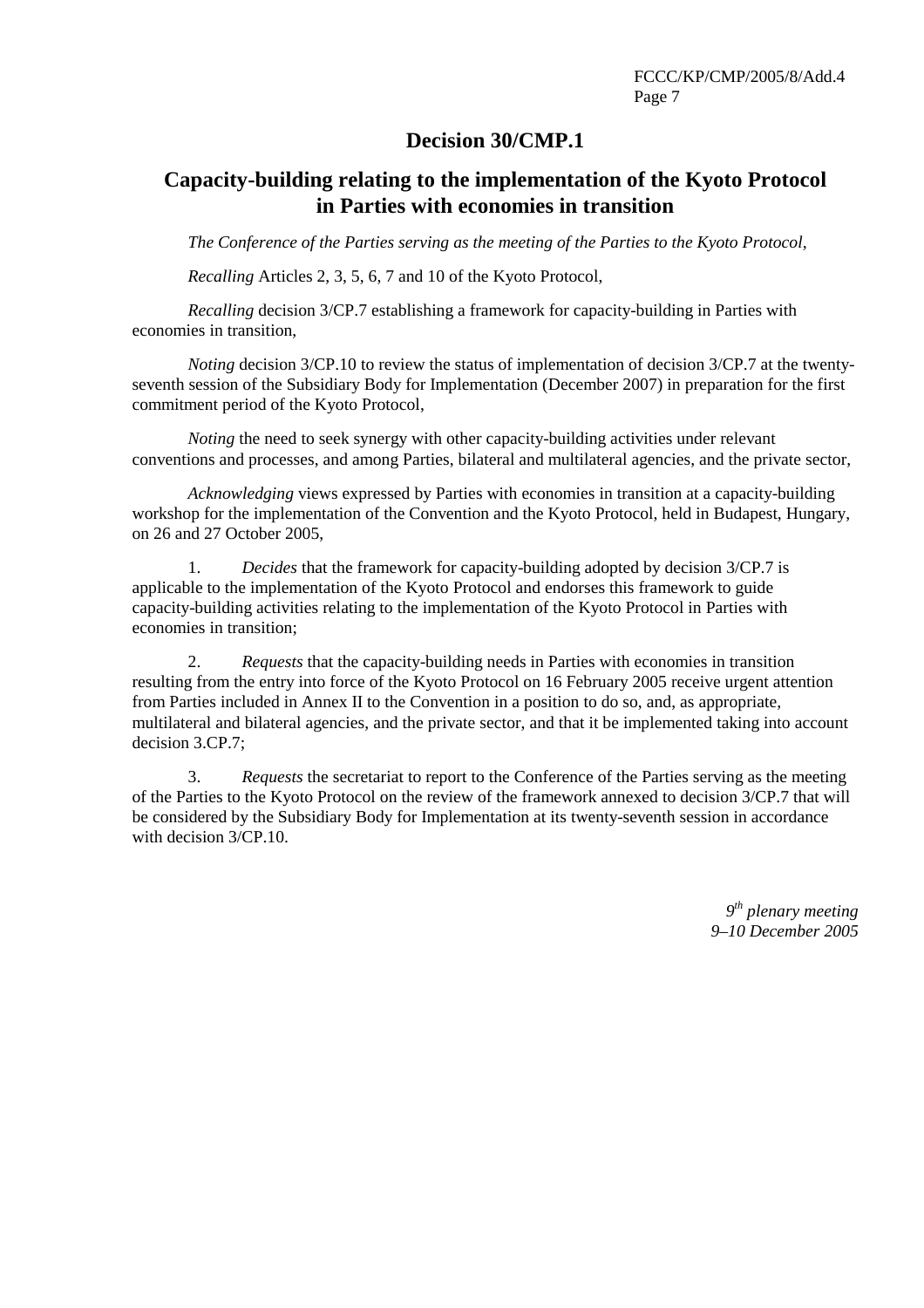# **Decision 31/CMP.1**

# **Matters relating to Article 3, paragraph 14, of the Kyoto Protocol**

*The Conference of the Parties serving as the meeting of the Parties to the Kyoto Protocol*,

*Determined* to protect the climate system for present and future generations,

*Having considered* matters relating to Article 3, paragraph 14, of the Kyoto Protocol,

*Recalling* decisions 8/CP.4 and 5/CP.4,

*Recalling also* decisions 5/CP.4 and 12/CP.5,

*Reiterating* that the extent to which developing country Parties will effectively implement their commitments will depend on the effective implementation by the developed country Parties of their commitments relating to financial resources and transfer of technology and will take fully into account that economic and social development and poverty eradication are the first and overriding priorities of the developing country Parties,

*Reiterating* that Parties should protect the climate system for the benefit of present and future generations of humankind, on the basis of equity and in accordance with their common but differentiated responsibilities and respective capabilities and, accordingly, that the developed country Parties should take the lead in combating climate change and the adverse effects thereof,

*Recognizing* that developing country Parties that would have to bear a disproportionate or abnormal burden under the Convention should be given full consideration,

*Recognizing* that low-lying and other small island countries, countries with low-lying coastal, arid and semi-arid areas or areas liable to floods, drought and desertification, and developing countries with fragile mountainous ecosystems, are particularly vulnerable to the adverse effects of climate change,

*Recognizing* the special difficulties of those countries, especially developing countries, whose economies are particularly dependent on fossil fuel production, use and exportation, as a consequence of action taken to limit greenhouse gas emissions,

1. *Decides* to establish a process for the implementation of Article 3, paragraph 14, of the Kyoto Protocol, including exchange of information and the development of methodologies on the assessment of adverse social, environmental and economic impacts on developing country Parties, particularly those identified in Article 4, paragraphs 8 and 9, of the Convention, and of their minimization; among the issues to be considered shall be the establishment of funding, insurance and transfer of technology;

2. *Recognizes* that minimizing the impact of the implementation of Article 3, paragraph 1, of the Kyoto Protocol is a development concern affecting both the industrialized and developing countries. Each Party included in Annex I commits itself to take fully into account the consequences of these actions on developing countries, and to prevent or minimize their adverse effects on developing countries; these Parties consider such action as a cost-effectiveness measure;

3. *Requests* each Party included in Annex I to provide information, as part of the necessary supplementary information to its annual inventory report, in accordance with the guidelines under Article 7, paragraph 1, of the Kyoto Protocol, relating to how it is striving, under Article 3, paragraph 14, of the Kyoto Protocol, to implement the commitments mentioned in Article 3, paragraph 1, of the Kyoto Protocol in such a way as to minimize adverse social, environmental and economic impacts on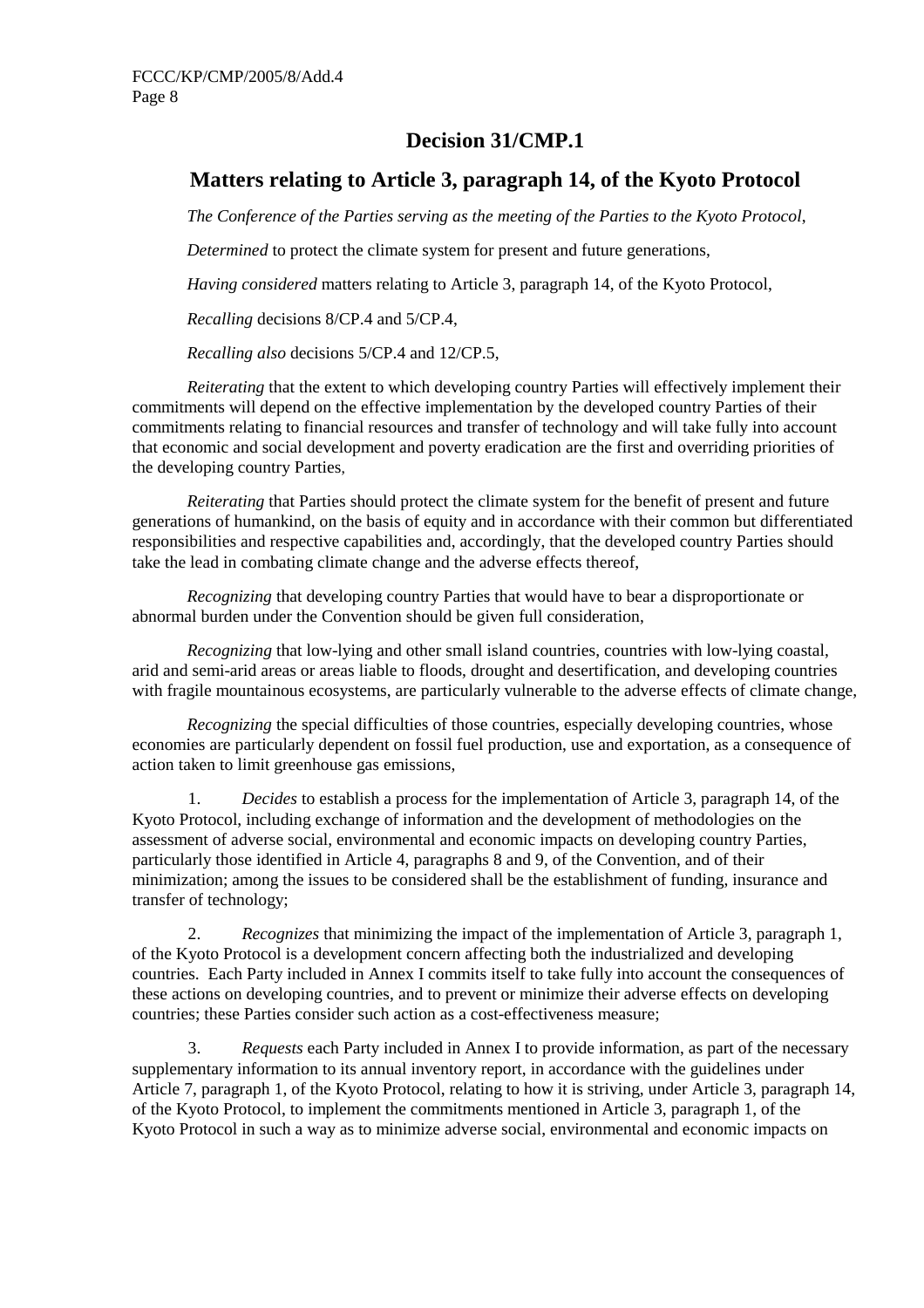developing country Parties, particularly those identified in Article 4, paragraphs 8 and 9, of the Convention; and further requests those Parties to incorporate, in this respect, information on action identified in paragraph 8 below, based on methodologies identified at the workshop referred to in paragraph 11 below;

4. *Decides* that the information referred to in paragraph 3 above shall be considered by the facilitative branch of the compliance committee;

5. *Invites* Parties not included in Annex I to provide information on their specific needs and concerns relating to the adverse social, environmental and economic impacts arising from the implementation of commitments under Article 3, paragraph 1, of the Kyoto Protocol, and requests Parties included in Annex II to the Convention to provide support for that purpose;

6. *Decides* to develop guidelines before the second session of the Conference of the Parties serving as the meeting of the Parties to the Kyoto Protocol to help determine if Parties included in Annex I are striving to minimize adverse effects, including the adverse effects of climate change, effects on international trade, and social, environmental and economic impacts on other Parties, especially developing country Parties, and in particular those identified in Article 4, paragraphs 8 and 9, of the Convention, based on methodologies identified at the workshop referred to in paragraph 11 below;

7. *Invites* the Intergovernmental Panel on Climate Change, in cooperation with other relevant organizations, to prepare a technical paper on geological carbon storage technologies, covering current information, and report on it for the consideration of the Conference of the Parties serving as the meeting of the Parties to the Kyoto Protocol at its second session;

8. *Agrees* that Parties included in Annex II to the Convention, and other Parties included in Annex I in a position to do so, should give priority, in implementing their commitments under Article 3, paragraph 14, of the Kyoto Protocol, to the following actions:

- (a) The progressive reduction or phasing out of market imperfections, fiscal incentives, tax and duty exemptions and subsidies in all greenhouse gas emitting sectors, taking into account the need for energy price reforms to reflect market prices and externalities, in pursuit of the objective of the Convention
- (b) Removing subsidies associated with the use of environmentally unsound and unsafe technologies
- (c) Cooperating in the technological development of non-energy uses of fossil fuels, and supporting developing country Parties to this end
- (d) Cooperating in the development, diffusion and transfer of less greenhouse-gas-emitting advanced fossil-fuel technologies, and/or technologies relating to fossil fuels that capture and store greenhouse gases, and encouraging their wider use; and facilitating the participation of the least developed countries and other Parties not included in Annex I in this effort
- (e) Strengthening the capacity of developing country Parties identified in Article 4, paragraphs 8 and 9, of the Convention for improving efficiency in upstream and downstream activities relating to fossil fuels, taking into consideration the need to improve the environmental efficiency of these activities
- (f) Assisting developing country Parties which are highly dependent on the export and consumption of fossil fuels in diversifying their economies;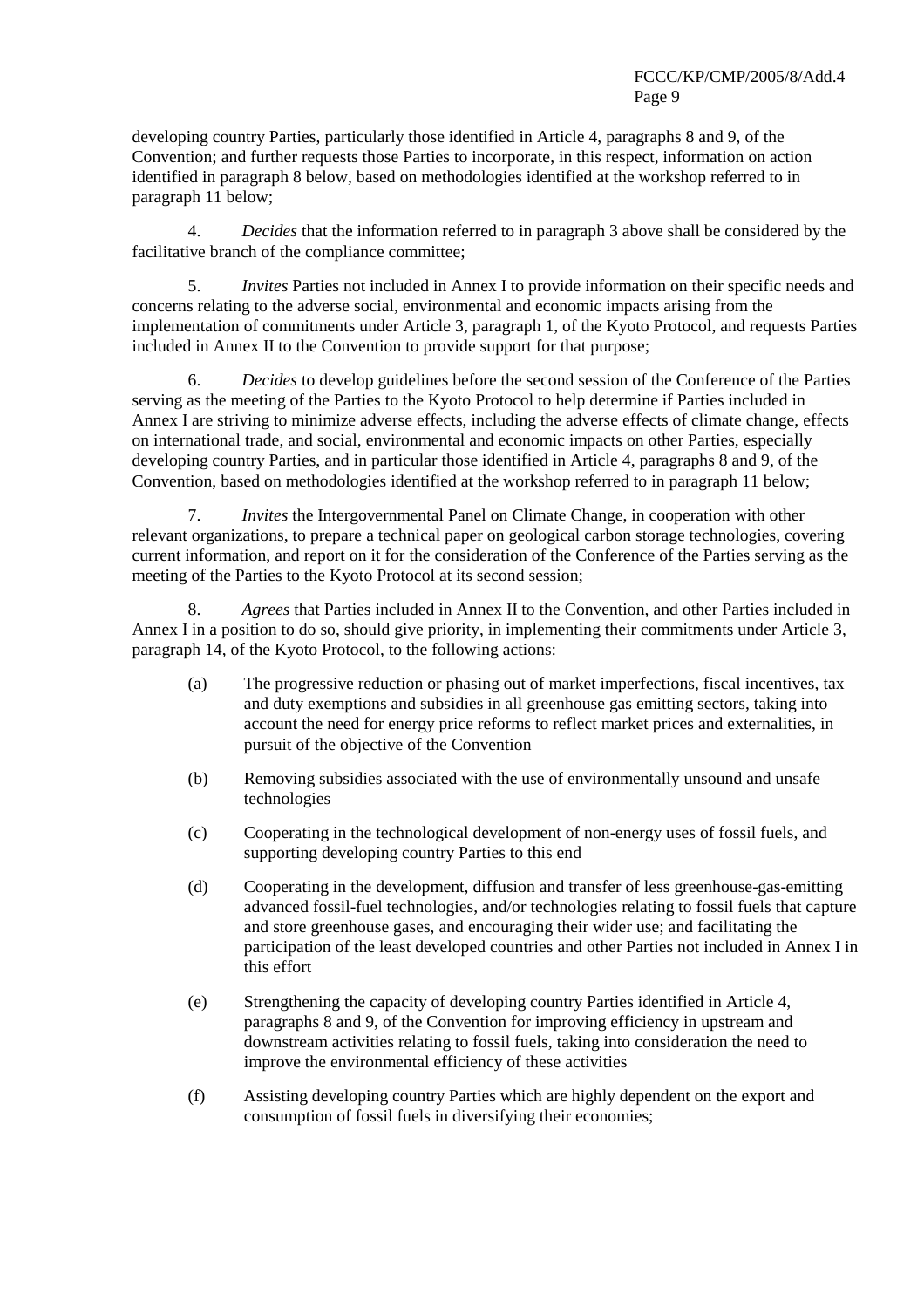9. *Encourages* Parties included in Annex I to adopt policies and measures that will result in reductions in emissions of greenhouse gases, as an effective contribution to minimizing the adverse effects of climate change, and to provide information on these policies and measures in their national communications;

10. *Decides* to review the actions taken by Parties included in Annex I, in accordance with this decision, and to consider, at its third session, what further actions are necessary; among the issues to be considered shall be the establishment of funding, insurance and transfer of technology, pursuant to Article 3, paragraph 14;

11. *Requests* the secretariat to organize, before the second session of the Conference of the Parties serving as the meeting of the Parties to the Kyoto Protocol, a workshop on reporting methodologies on ways to minimize adverse social, environmental and economic impacts on developing country Parties of the implementation of policies and measures by Parties included in Annex I in achieving their quantified emission limitation and reduction commitments under Article 3, paragraph 1;

12. *Requests* the Subsidiary Body for Scientific and Technological Advice and the Subsidiary Body for Implementation to consider the output of the workshop referred to in paragraph 11 above, and to make recommendations thereon to the second session of the Conference of the Parties serving as the meeting of the Parties to the Kyoto Protocol.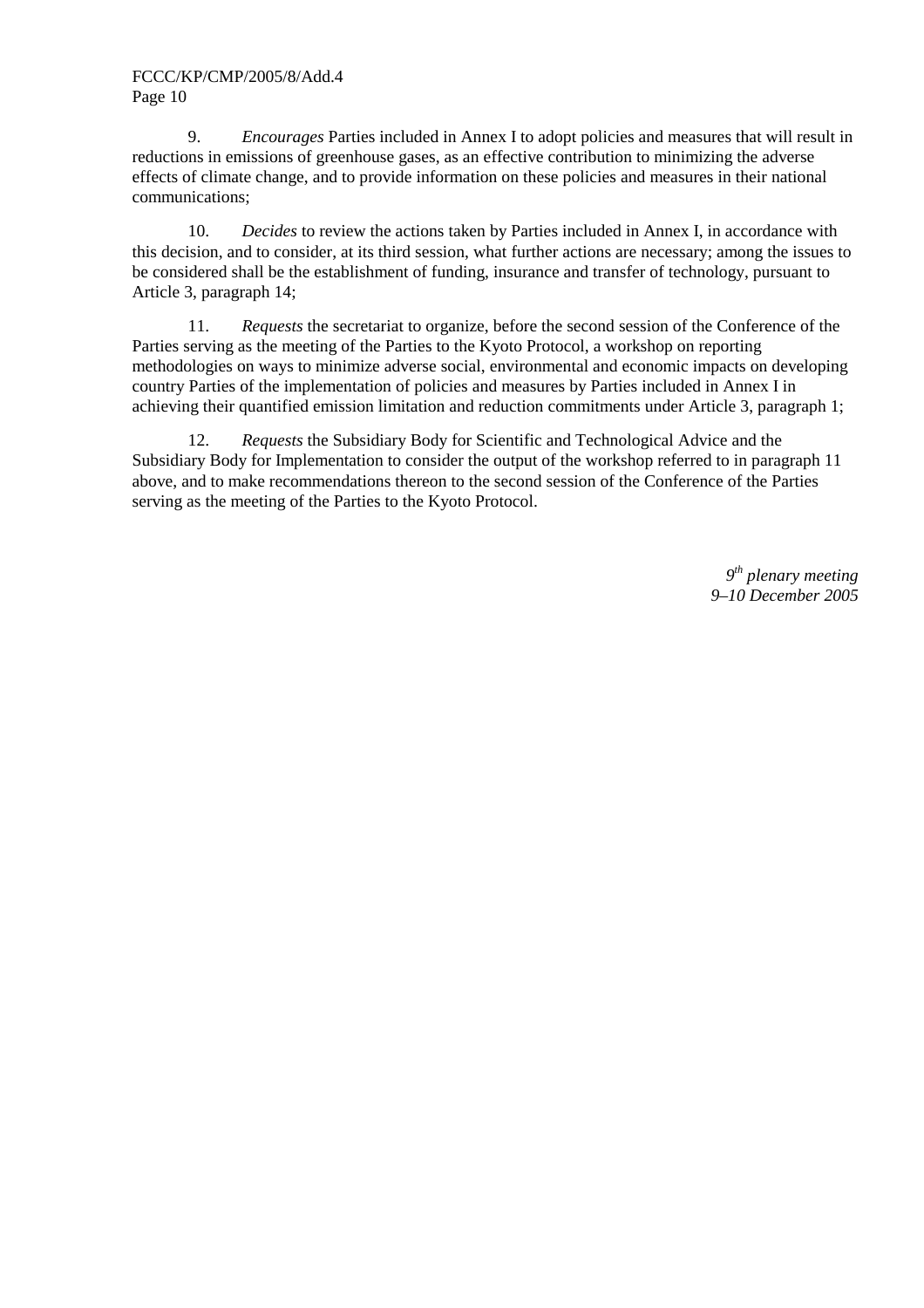## **Decision 32/CMP.1**

## **Determination of a quantified emission reduction commitment for Belarus**

*The Conference of the Parties serving as the meeting of the Parties to the Kyoto Protocol*,

*Recalling* Articles 3, 20 and 21 of the Kyoto Protocol,

 *Having considered* the request by the Government of Belarus communicated to the secretariat on 21 October 2005 to be assigned a quantified greenhouse gas emission limitation and reduction commitment under Article 3 of 95 per cent of the 1990 level in the commitment period 2008 to 2012 and to introduce an appropriate amendment to Annex B to the Kyoto Protocol,

1. *Acknowledges* the intention of Belarus to be assigned a quantified greenhouse gas emission limitation and reduction commitment under Article 3 of 95 per cent of the 1990 level in the commitment period 2008 to 2012;

2. *Invites* Belarus, in accordance with Articles 20 and 21 of the Kyoto Protocol, to submit the text of a proposed amendment to Annex B to the Kyoto Protocol in sufficient time to allow the secretariat to communicate it to Parties at least six months before the session of the Conference of the Parties serving as the meeting of the Parties to the Kyoto Protocol at which the amendment is proposed for adoption.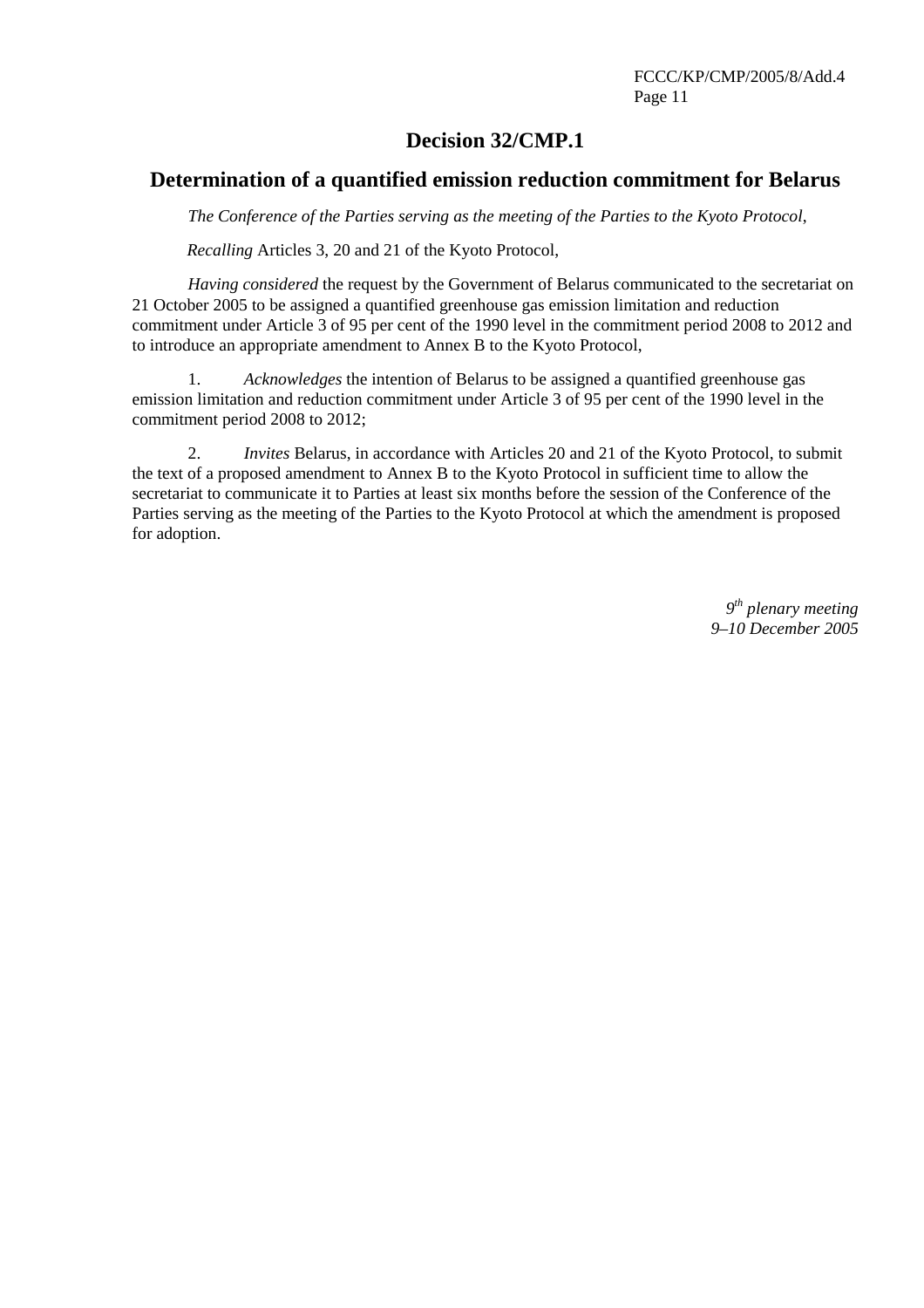## **Decision 33/CMP.1**

## **Privileges and immunities for individuals serving on constituted bodies established under the Kyoto Protocol**

*The Conference of the Parties serving as the meeting of the Parties to the Kyoto Protocol* 

1. *Requests* the Subsidiary Body for Implementation to continue consideration of privileges and immunities for individuals serving on constituted bodies established under the Kyoto Protocol at its twenty-fourth session (May 2006) with a view to preparing a draft decision for adoption by the Conference of the Parties serving as the meeting of the Parties to the Kyoto Protocol at its second session;

2. *Invites* Parties to submit to the secretariat, by 13 February 2006, their views on this item for compilation;

3. *Requests* the Executive Secretary to consult the United Nations Secretary-General on the issue of ensuring necessary privileges and immunities for individuals serving on the constituted bodies established under the Kyoto Protocol, and to report to the Subsidiary Body for Implementation at its twenty-fourth session.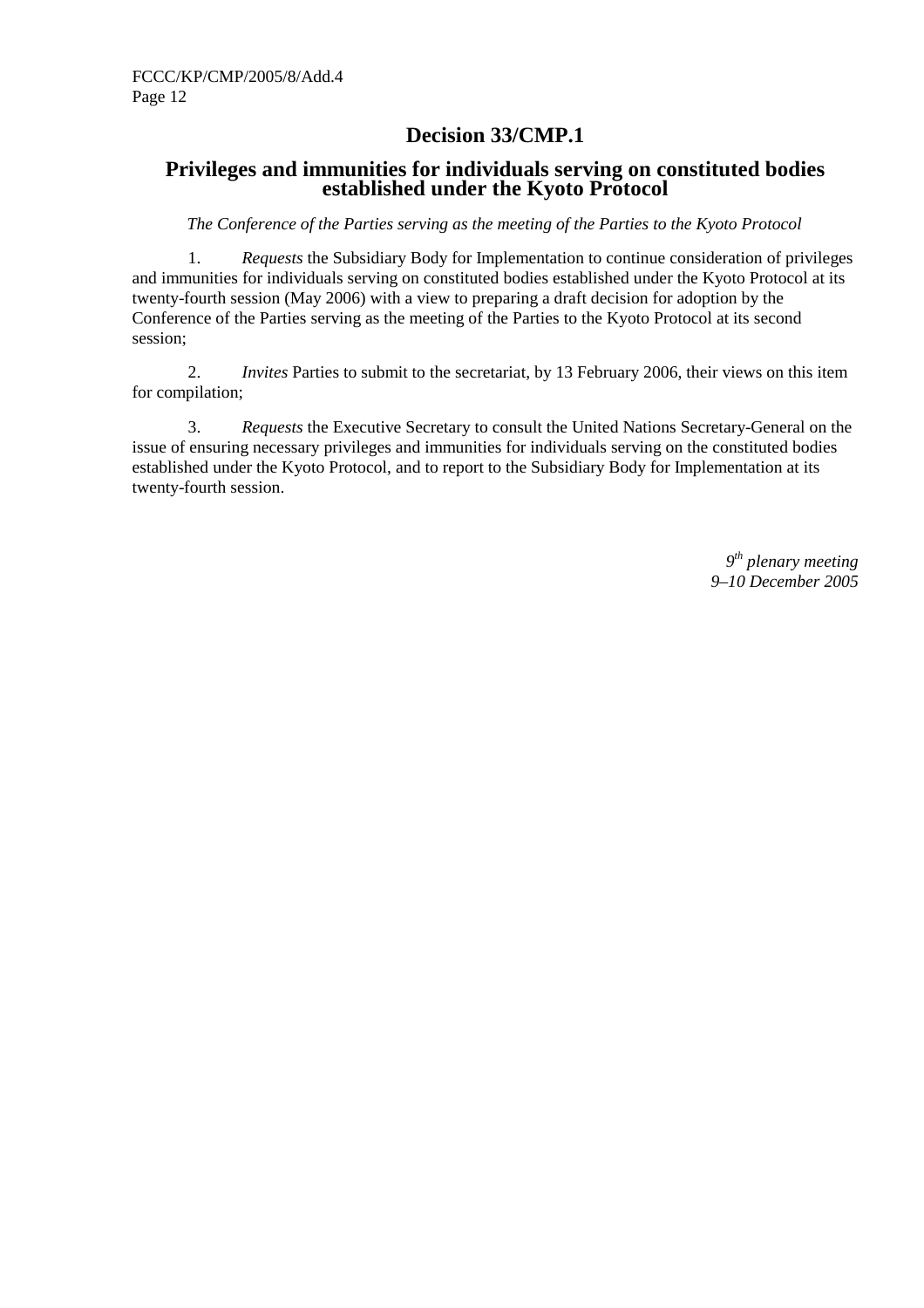## **Decision 34/CMP.1**

# **Programme budget for the biennium 2006**−**2007<sup>1</sup>**

*The Conference of the Parties serving as the meeting of the Parties to the Kyoto Protocol,* 

*Recalling* Article 13, paragraph 5, of the Kyoto Protocol,

*Taking note* of decision 12/CP.11, in particular its paragraph 6,

*Having considered* the proposed programme budget for the biennium 2006–2007 submitted by the Executive Secretary, $^{2}$ 

1. *Endorses* decision 12/CP.11 adopted by the Conference of the Parties at its eleventh session, as it applies to the Kyoto Protocol;

2. *Adopts* the indicative scale of contributions for 2006 and 2007 contained in the annex to this decision covering 36.8 per cent of the indicative contributions specified in table 1 of decision 12/CP.11;

3. *Authorizes* the Executive Secretary to collect fees from operational entities under the clean development mechanism and users of the international transaction log, as an additional income to the Trust Fund for Supplementary Activities in the biennium 2006–2007;

4. *Invites* all Parties to the Kyoto Protocol to note that contributions to the core budget are due on 1 January of each year in accordance with paragraph 8 (b) of the financial procedures and to pay promptly and in full, for each of the years 2006 and 2007, the contributions required to finance the approved expenditures set out in decision 12/CP.11.

 $\frac{1}{2}$  See FCCC/SBI/2005/10, paragraph 83.

 $2$  See FCCC/SBI/2005/8 and Add.1.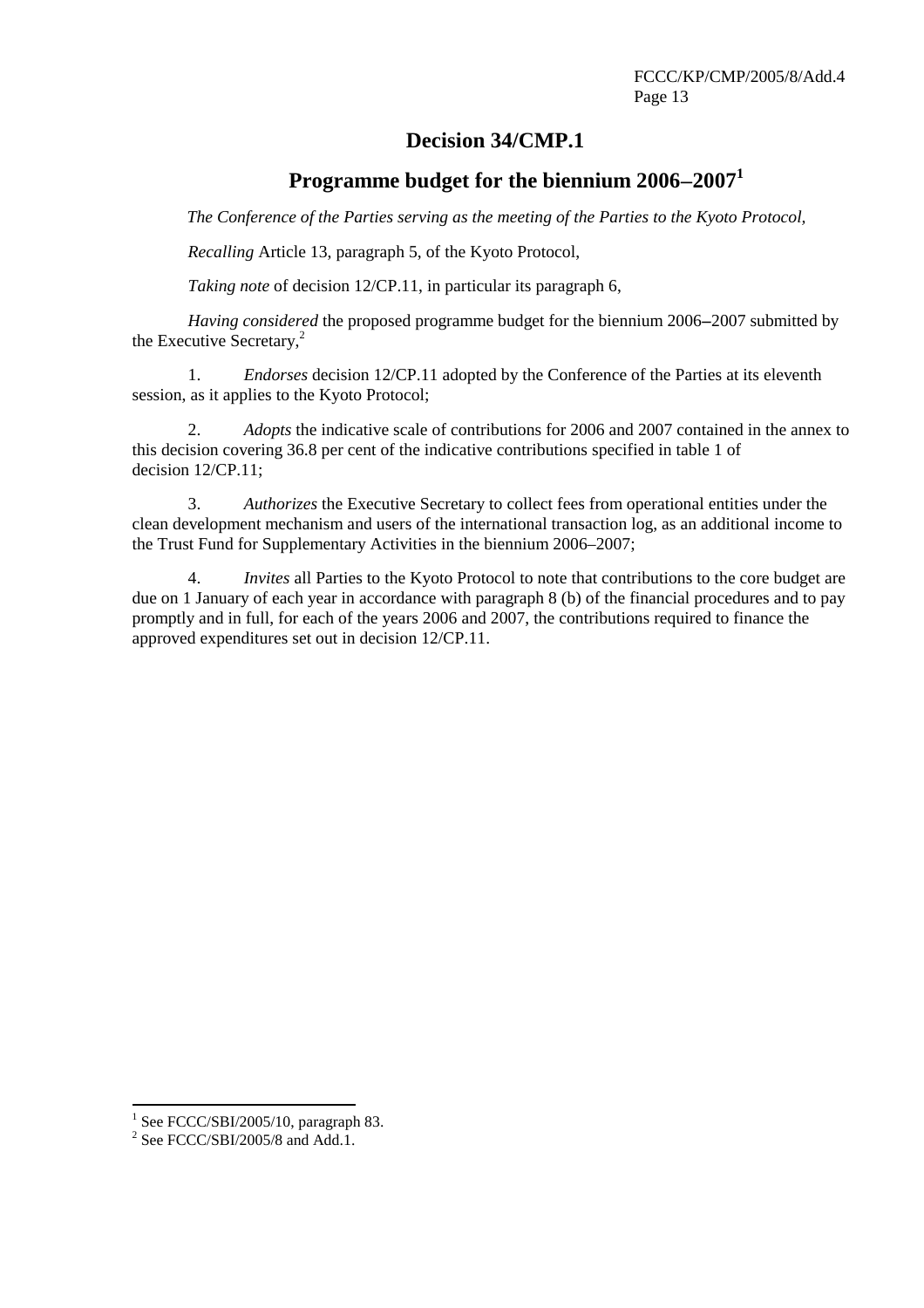### ANNEX

| Party                                 | <b>United Nations scale</b><br>of assessment<br>for 2006 | <b>Kyoto Protocol</b><br>adjusted scale of<br>assessment<br>for 2006 | <b>Kyoto Protocol</b><br>adjusted scale of<br>assessment<br>for 2007 |
|---------------------------------------|----------------------------------------------------------|----------------------------------------------------------------------|----------------------------------------------------------------------|
| Albania                               | 0.005                                                    | 0.007                                                                | 0.007                                                                |
| Algeria                               | 0.076                                                    | 0.103                                                                | 0.103                                                                |
| Antigua and Barbuda                   | 0.003                                                    | 0.004                                                                | 0.004                                                                |
| Argentina                             | 0.956                                                    | 1.299                                                                | 1.299                                                                |
| Armenia                               | 0.002                                                    | 0.003                                                                | 0.003                                                                |
| Austria                               | 0.859                                                    | 1.167                                                                | 1.167                                                                |
| Azerbaijan                            | 0.005                                                    | 0.007                                                                | 0.007                                                                |
| <b>Bahamas</b>                        | 0.013                                                    | 0.018                                                                | 0.018                                                                |
| Bangladesh                            | 0.010                                                    | 0.014                                                                | 0.014                                                                |
| <b>Barbados</b>                       | 0.010                                                    | 0.014                                                                | 0.014                                                                |
| Belgium                               | 1.069                                                    | 1.452                                                                | 1.452                                                                |
| Belize                                | 0.001                                                    | 0.001                                                                | 0.001                                                                |
| Benin                                 | 0.002                                                    | 0.003                                                                | 0.003                                                                |
| Bhutan                                | 0.001                                                    | 0.001                                                                | 0.001                                                                |
| Bolivia                               | 0.009                                                    | 0.012                                                                | 0.012                                                                |
| Botswana                              | 0.012                                                    | 0.016                                                                | 0.016                                                                |
| <b>Brazil</b>                         | 1.523                                                    | 2.069                                                                | 2.069                                                                |
| Bulgaria                              | 0.017                                                    | 0.023                                                                | 0.023                                                                |
| <b>Burkina Faso</b>                   | 0.002                                                    | 0.003                                                                | 0.003                                                                |
| Burundi                               | 0.001                                                    | 0.001                                                                | 0.001                                                                |
| Cambodia                              | 0.002                                                    | 0.003                                                                | 0.003                                                                |
| Cameroon                              | 0.008                                                    | 0.011                                                                | 0.011                                                                |
| Canada                                | 2.813                                                    | 3.821                                                                | 3.821                                                                |
| Chile                                 | 0.223                                                    | 0.303                                                                | 0.303                                                                |
| China                                 | 2.053                                                    | 2.789                                                                | 2.789                                                                |
| Colombia                              | 0.155                                                    | 0.211                                                                | 0.211                                                                |
| Cook Islands                          | 0.001                                                    | 0.001                                                                | 0.001                                                                |
| Costa Rica                            | 0.030                                                    | 0.041                                                                | 0.041                                                                |
| Cuba                                  | 0.043                                                    | 0.058                                                                | 0.058                                                                |
| Cyprus                                | 0.039                                                    | 0.053                                                                | 0.053                                                                |
| Czech Republic                        | 0.183                                                    | 0.249                                                                | 0.249                                                                |
| Democratic People's Republic of Korea | 0.010                                                    | 0.014                                                                | 0.014                                                                |
| Democratic Republic of the Congo      | 0.003                                                    | 0.004                                                                | 0.004                                                                |
| Denmark                               | 0.718                                                    | 0.975                                                                | 0.975                                                                |
| Djibouti                              | 0.001                                                    | 0.001                                                                | 0.001                                                                |
| Dominica                              | 0.001                                                    | 0.001                                                                | 0.001                                                                |
| Dominican Republic                    | 0.035                                                    | 0.048                                                                | 0.048                                                                |
| Ecuador                               | 0.019                                                    | 0.026                                                                | 0.026                                                                |
| Egypt                                 | 0.120                                                    | 0.163                                                                | 0.163                                                                |

### **Indicative scale of contributions from Parties to the Kyoto Protocol<sup>1</sup> for the biennium 2006–2007**

 1 New Parties will be added as they ratify.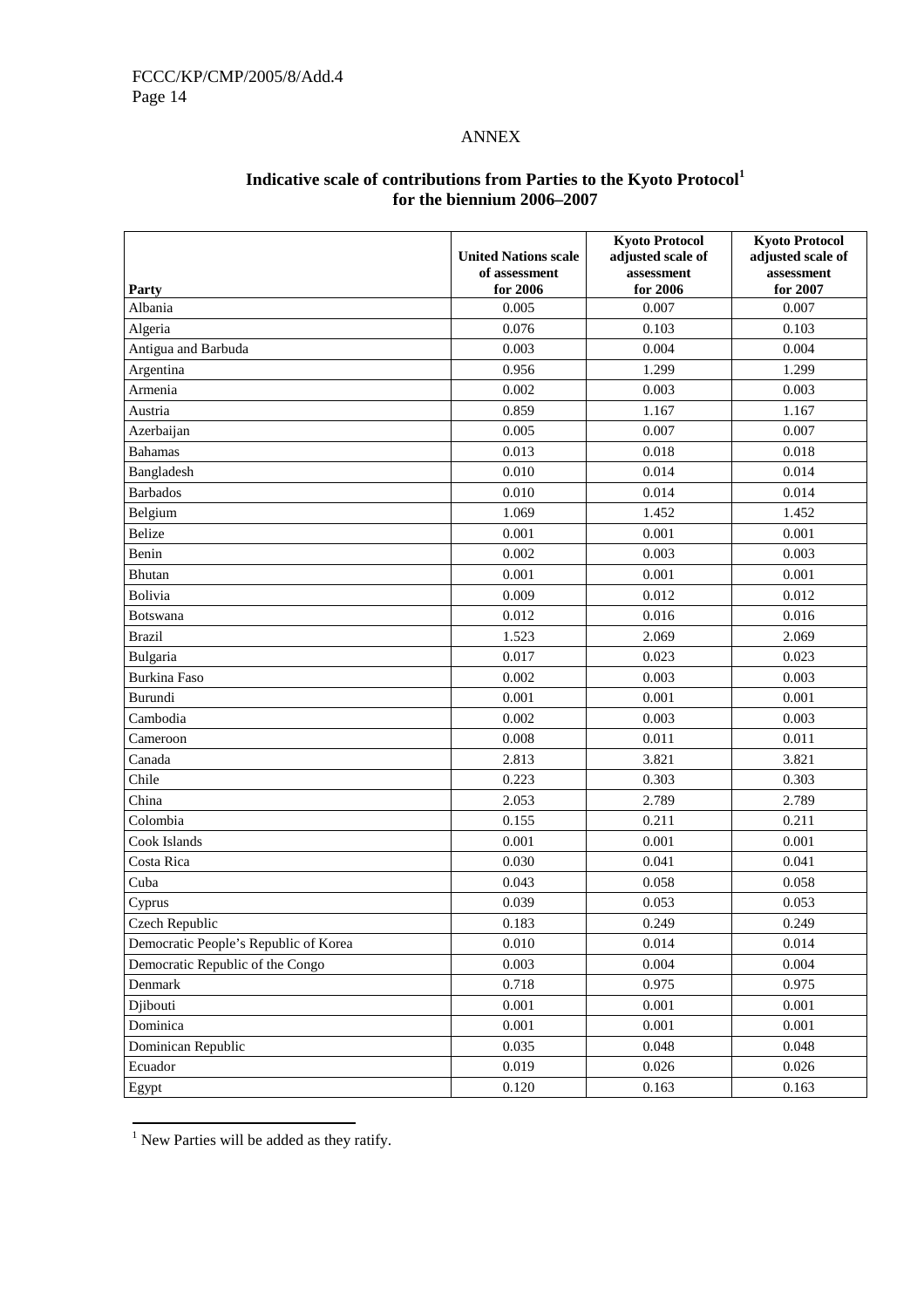| Party                            | <b>United Nations scale</b><br>of assessment<br>for 2006 | <b>Kyoto Protocol</b><br>adjusted scale of<br>assessment<br>for 2006 | <b>Kyoto Protocol</b><br>adjusted scale of<br>assessment<br>for 2007 |
|----------------------------------|----------------------------------------------------------|----------------------------------------------------------------------|----------------------------------------------------------------------|
| El Salvador                      | 0.022                                                    | 0.030                                                                | 0.030                                                                |
| <b>Equatorial Guinea</b>         | 0.002                                                    | 0.003                                                                | 0.003                                                                |
| Estonia                          | 0.012                                                    | 0.016                                                                | 0.016                                                                |
| Ethiopia                         | 0.004                                                    | 0.005                                                                | 0.005                                                                |
| <b>European Community</b>        | 2.500                                                    | 2.500                                                                | 2.500                                                                |
| Fiji                             | 0.004                                                    | 0.005                                                                | 0.005                                                                |
| Finland                          | 0.533                                                    | 0.724                                                                | 0.724                                                                |
| France                           | 6.030                                                    | 8.191                                                                | 8.191                                                                |
| Gambia                           | 0.001                                                    | 0.001                                                                | 0.001                                                                |
| Georgia                          | 0.003                                                    | 0.004                                                                | 0.004                                                                |
| Germany                          | 8.662                                                    | 11.766                                                               | 11.766                                                               |
| Ghana                            | 0.004                                                    | 0.005                                                                | 0.005                                                                |
| Greece                           | 0.530                                                    | 0.720                                                                | 0.720                                                                |
| Grenada                          | 0.001                                                    | 0.001                                                                | 0.001                                                                |
| Guatemala                        | 0.030                                                    | 0.041                                                                | 0.041                                                                |
| Guinea                           | 0.003                                                    | 0.004                                                                | 0.004                                                                |
| Guyana                           | 0.001                                                    | 0.001                                                                | 0.001                                                                |
| Honduras                         | 0.005                                                    | 0.007                                                                | 0.007                                                                |
| Hungary                          | 0.126                                                    | 0.171                                                                | 0.171                                                                |
| Iceland                          | 0.034                                                    | 0.046                                                                | 0.046                                                                |
| India                            | 0.421                                                    | 0.572                                                                | 0.572                                                                |
| Indonesia                        | 0.142                                                    | 0.193                                                                | 0.193                                                                |
| Ireland                          | 0.350                                                    | 0.475                                                                | 0.475                                                                |
| Israel                           | 0.467                                                    | 0.634                                                                | 0.634                                                                |
| Italy                            | 4.885                                                    | 6.636                                                                | 6.636                                                                |
| Jamaica                          | 0.008                                                    | 0.011                                                                | 0.011                                                                |
|                                  | 19.468                                                   | 22.000                                                               | 22.000                                                               |
| Japan<br>Jordan                  | 0.011                                                    | 0.015                                                                | 0.015                                                                |
|                                  | 0.009                                                    | 0.012                                                                | 0.012                                                                |
| Kenya<br>Kiribati                | 0.001                                                    | 0.001                                                                | 0.001                                                                |
| Kuwait                           |                                                          | 0.220                                                                | 0.220                                                                |
|                                  | 0.162                                                    |                                                                      |                                                                      |
| Kyrgyzstan                       | 0.001                                                    | 0.001                                                                | 0.001                                                                |
| Lao People's Democratic Republic | 0.001                                                    | 0.001                                                                | 0.001                                                                |
| Latvia                           | 0.015                                                    | 0.020                                                                | 0.020<br>0.001                                                       |
| Lesotho                          | 0.001                                                    | 0.001                                                                |                                                                      |
| Liberia                          | 0.001                                                    | 0.001                                                                | 0.001                                                                |
| Liechtenstein                    | 0.005                                                    | 0.007                                                                | 0.007                                                                |
| Lithuania                        | 0.024                                                    | 0.033                                                                | 0.033                                                                |
| Luxembourg                       | 0.077                                                    | 0.105                                                                | 0.105                                                                |
| Madagascar                       | 0.003                                                    | 0.004                                                                | 0.004                                                                |
| Malawi                           | 0.001                                                    | 0.001                                                                | 0.001                                                                |
| Malaysia                         | 0.203                                                    | 0.276                                                                | 0.276                                                                |
| Maldives                         | 0.001                                                    | 0.001                                                                | 0.001                                                                |
| Mali                             | 0.002                                                    | 0.003                                                                | 0.003                                                                |
| Malta                            | 0.014                                                    | 0.019                                                                | 0.019                                                                |
| Marshall Islands                 | 0.001                                                    | 0.001                                                                | 0.001                                                                |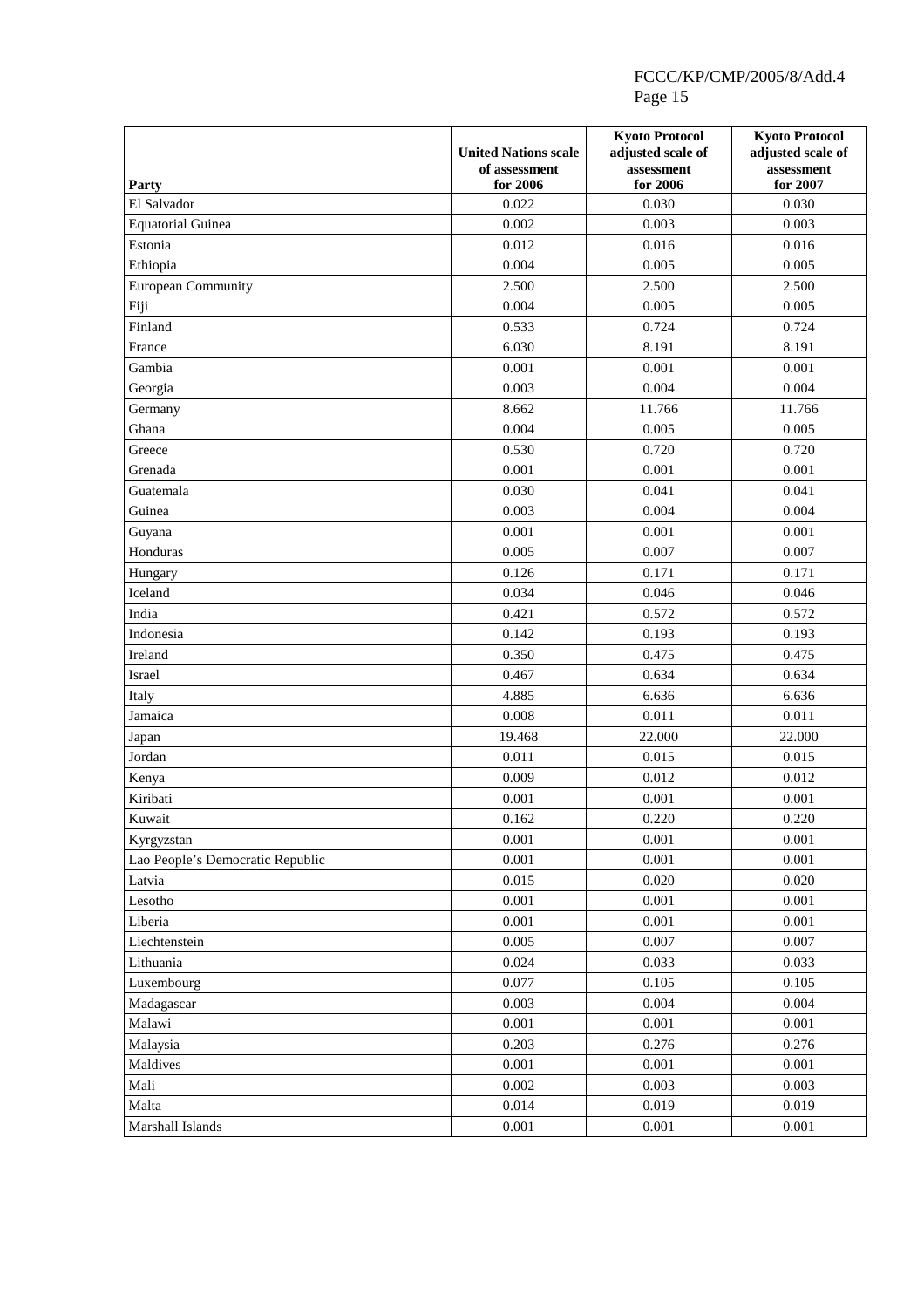|                                  |                             | <b>Kyoto Protocol</b>  | <b>Kyoto Protocol</b>  |
|----------------------------------|-----------------------------|------------------------|------------------------|
|                                  | <b>United Nations scale</b> | adjusted scale of      | adjusted scale of      |
| Party                            | of assessment<br>for 2006   | assessment<br>for 2006 | assessment<br>for 2007 |
| Mauritius                        | 0.011                       | 0.015                  | 0.015                  |
| Mexico                           | 1.883                       | 2.558                  | 2.558                  |
| Micronesia (Federated States of) | 0.001                       | 0.001                  | 0.001                  |
| Mongolia                         | 0.001                       | 0.001                  | 0.001                  |
| Morocco                          | 0.047                       | 0.064                  | 0.064                  |
| Mozambique                       | 0.001                       | 0.001                  | 0.001                  |
| Myanmar                          | 0.010                       | 0.014                  | 0.014                  |
| Namibia                          | 0.006                       | 0.008                  | 0.008                  |
| Nauru                            | 0.001                       | 0.001                  | 0.001                  |
| Netherlands                      | 1.690                       | 2.296                  | 2.296                  |
| New Zealand                      | 0.221                       | 0.300                  | 0.300                  |
| Nicaragua                        | 0.001                       | 0.001                  | 0.001                  |
| Niger                            | 0.001                       | 0.001                  | 0.001                  |
| Nigeria                          | 0.042                       | 0.057                  | 0.057                  |
| Niue                             | 0.001                       | 0.001                  | 0.001                  |
| Norway                           | 0.679                       | 0.922                  | 0.922                  |
| Oman                             | 0.070                       | 0.095                  | 0.095                  |
| Pakistan                         | 0.055                       | 0.075                  | 0.075                  |
| Palau                            | 0.001                       | 0.001                  | 0.001                  |
| Panama                           | 0.019                       | 0.026                  | 0.026                  |
| Papua New Guinea                 | 0.003                       | 0.004                  | 0.004                  |
| Paraguay                         | 0.012                       | 0.016                  | 0.016                  |
| Peru                             | 0.092                       | 0.125                  | 0.125                  |
| Philippines                      | 0.095                       | 0.129                  | 0.129                  |
| Poland                           | 0.461                       | 0.626                  | 0.626                  |
| Portugal                         | 0.470                       | 0.638                  | 0.638                  |
| Qatar                            | 0.064                       | 0.087                  | 0.087                  |
| Republic of Korea                | 1.796                       | 2.440                  | 2.440                  |
| Republic of Moldova              | 0.001                       | 0.001                  | 0.001                  |
| Romania                          | 0.060                       | 0.082                  | 0.082                  |
| Russian Federation               | 1.100                       | 1.494                  | 1.494                  |
| Rwanda                           | 0.001                       | 0.001                  | 0.001                  |
| Saint Lucia                      | 0.002                       | 0.003                  | 0.003                  |
| Saint Vincent and the Grenadines | 0.001                       | 0.001                  | 0.001                  |
| Samoa                            | 0.001                       | 0.001                  | 0.001                  |
| Saudi Arabia                     | 0.713                       | 0.969                  | 0.969                  |
| Senegal                          | 0.005                       | 0.007                  | 0.007                  |
| Seychelles                       | 0.002                       | 0.003                  | 0.003                  |
| Slovakia                         | 0.051                       | 0.069                  | 0.069                  |
| Slovenia                         | 0.082                       | 0.111                  | 0.111                  |
| Solomon Islands                  | 0.001                       | 0.001                  | 0.001                  |
| South Africa                     | 0.292                       | 0.397                  | 0.397                  |
| Spain                            | 2.520                       | 3.423                  | 3.423                  |
| Sri Lanka                        | 0.017                       | 0.023                  | 0.023                  |
| Sudan                            | 0.008                       | 0.011                  | 0.011                  |
| Sweden                           | 0.998                       | 1.356                  | 1.356                  |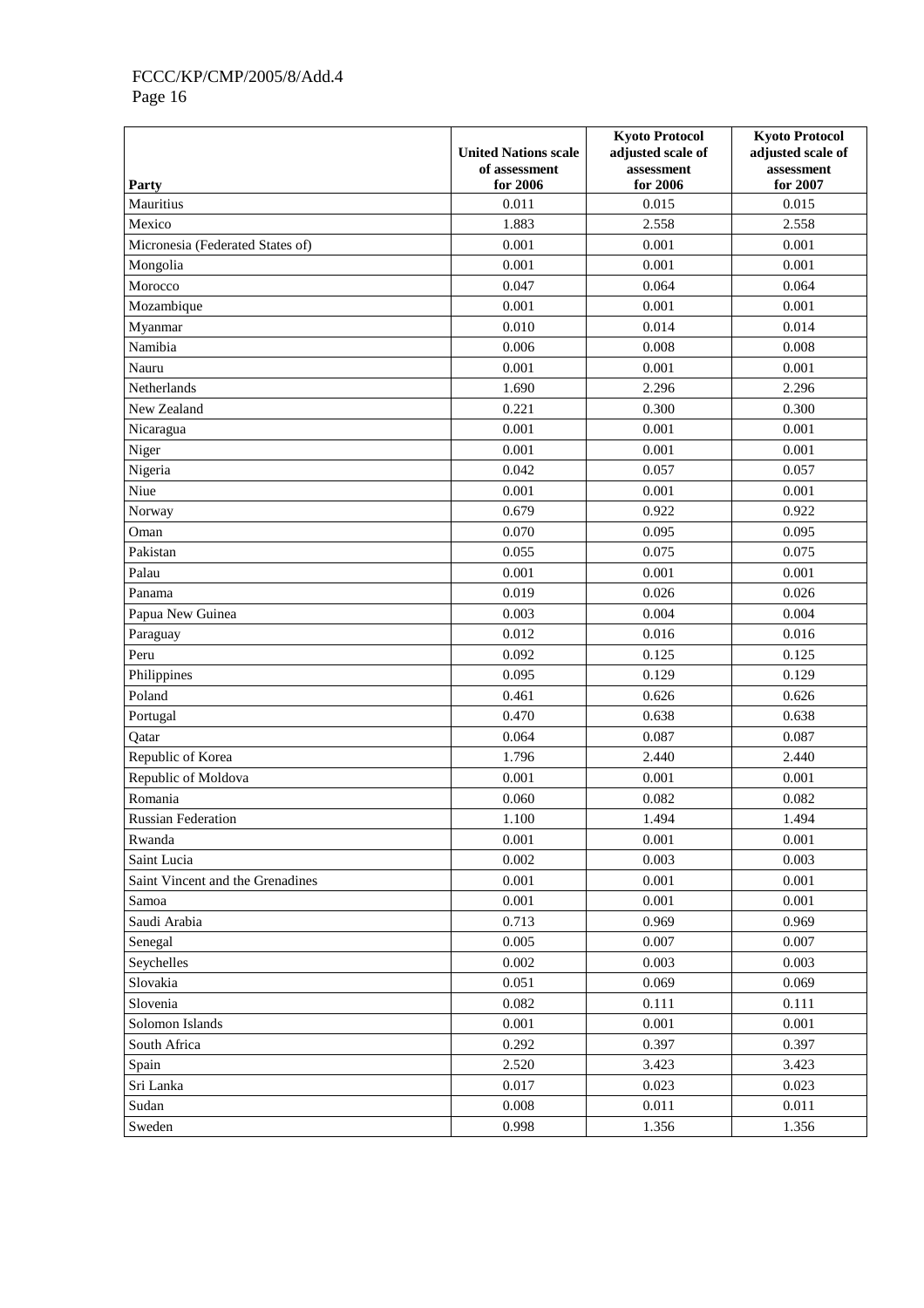| Party                                                | <b>United Nations scale</b><br>of assessment<br>for 2006 | <b>Kyoto Protocol</b><br>adjusted scale of<br>assessment<br>for 2006 | <b>Kyoto Protocol</b><br>adjusted scale of<br>assessment<br>for 2007 |
|------------------------------------------------------|----------------------------------------------------------|----------------------------------------------------------------------|----------------------------------------------------------------------|
| Switzerland                                          | 1.197                                                    | 1.626                                                                | 1.626                                                                |
| Thailand                                             | 0.209                                                    | 0.284                                                                | 0.284                                                                |
| The former Yugoslav Republic of Macedonia            | 0.006                                                    | 0.008                                                                | 0.008                                                                |
| Togo                                                 | 0.001                                                    | 0.001                                                                | 0.001                                                                |
| Trinidad and Tobago                                  | 0.022                                                    | 0.030                                                                | 0.030                                                                |
| Tunisia                                              | 0.032                                                    | 0.043                                                                | 0.043                                                                |
| Turkmenistan                                         | 0.005                                                    | 0.007                                                                | 0.007                                                                |
| Tuvalu                                               | 0.001                                                    | 0.001                                                                | 0.001                                                                |
| Uganda                                               | 0.006                                                    | 0.008                                                                | 0.008                                                                |
| Ukraine                                              | 0.039                                                    | 0.053                                                                | 0.053                                                                |
| <b>United Arab Emirates</b>                          | 0.235                                                    | 0.319                                                                | 0.319                                                                |
| United Kingdom of Great Britain and Northern Ireland | 6.127                                                    | 8.323                                                                | 8.323                                                                |
| United Republic of Tanzania                          | 0.006                                                    | 0.008                                                                | 0.008                                                                |
| Uruguay                                              | 0.048                                                    | 0.065                                                                | 0.065                                                                |
| Uzbekistan                                           | 0.014                                                    | 0.019                                                                | 0.019                                                                |
| Vanuatu                                              | 0.001                                                    | 0.001                                                                | 0.001                                                                |
| Venezuela                                            | 0.171                                                    | 0.232                                                                | 0.232                                                                |
| Viet Nam                                             | 0.021                                                    | 0.029                                                                | 0.029                                                                |
| Yemen                                                | 0.006                                                    | 0.008                                                                | 0.008                                                                |
| <b>TOTAL</b>                                         | 77.550                                                   | 100.000                                                              | 100.000                                                              |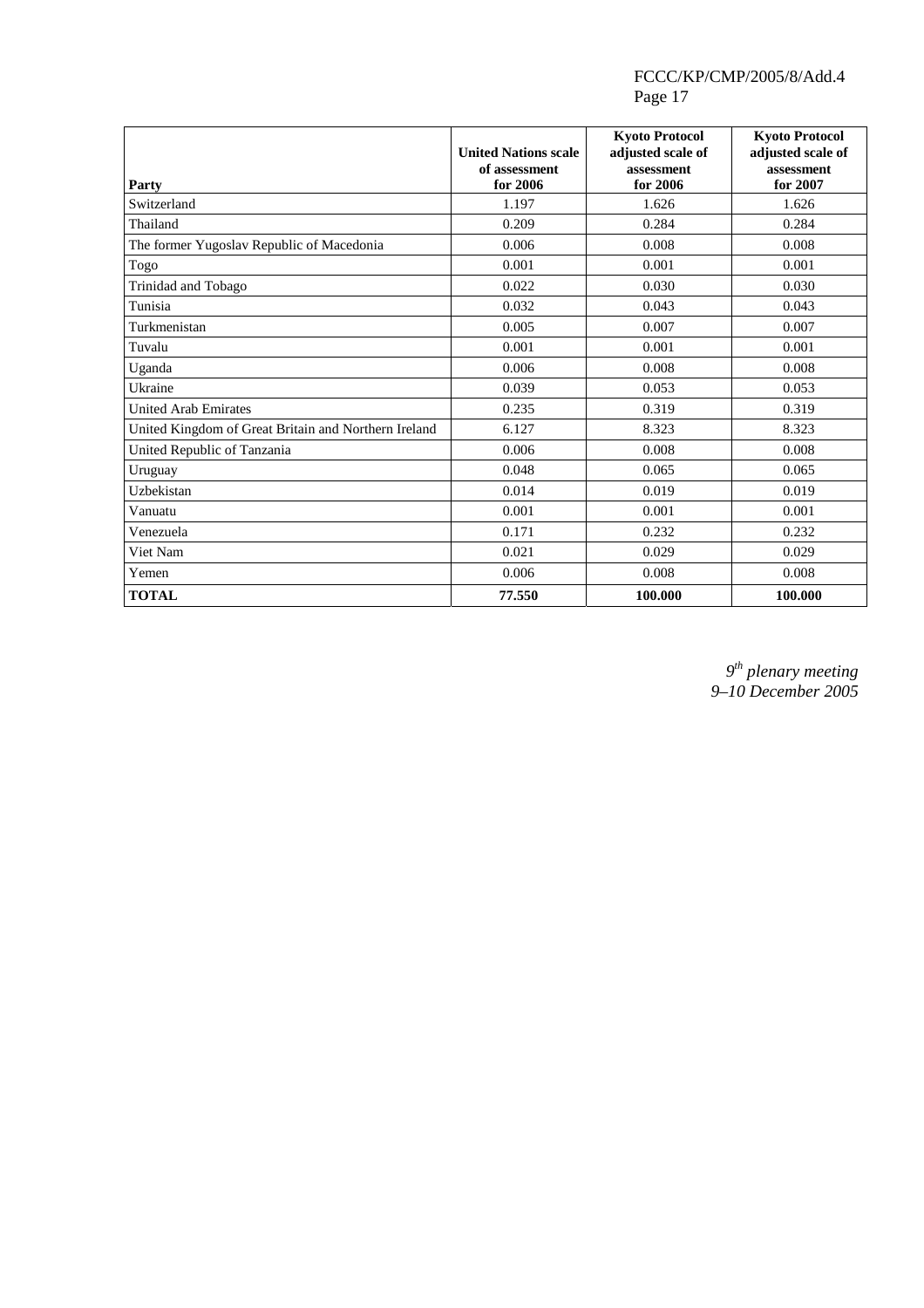# **Decision 35/CMP.1**

# **Budget performance in the biennium 2004–2005 as at 30 June 2005**

*The Conference of the Parties serving as the meeting of the Parties to the Kyoto Protocol*,

*Having considered* the report of the Subsidiary Body for Implementation on its work on administrative and financial matters at its twenty-third session,

 *Having considered also* documents prepared by the secretariat on related subjects,

1. *Takes note* of the income and budget performance in the biennium 2004–2005;

2. *Expresses* its appreciation to the Parties that made their contributions to the Kyoto Protocol Interim Allocation in a timely manner, and to those that made additional voluntary contributions to the Trust Fund for Supplementary Activities, in particular for work relating to the clean development mechanism, to activities relating to Article 6 of the Kyoto Protocol, to the development of the international transaction log, and to other activities relating to the implementation of the Kyoto Protocol;

3. *Expresses* concern at the late payment of contributions to the Kyoto Protocol Interim Allocation;

4. *Encourages* all Parties that have not yet paid their contributions to do so without further delay;

5. *Calls* for more and continued contributions to the Trust Fund for Supplementary Activities, in particular to ensure the continuation of work relating to the implementation of the Kyoto Protocol.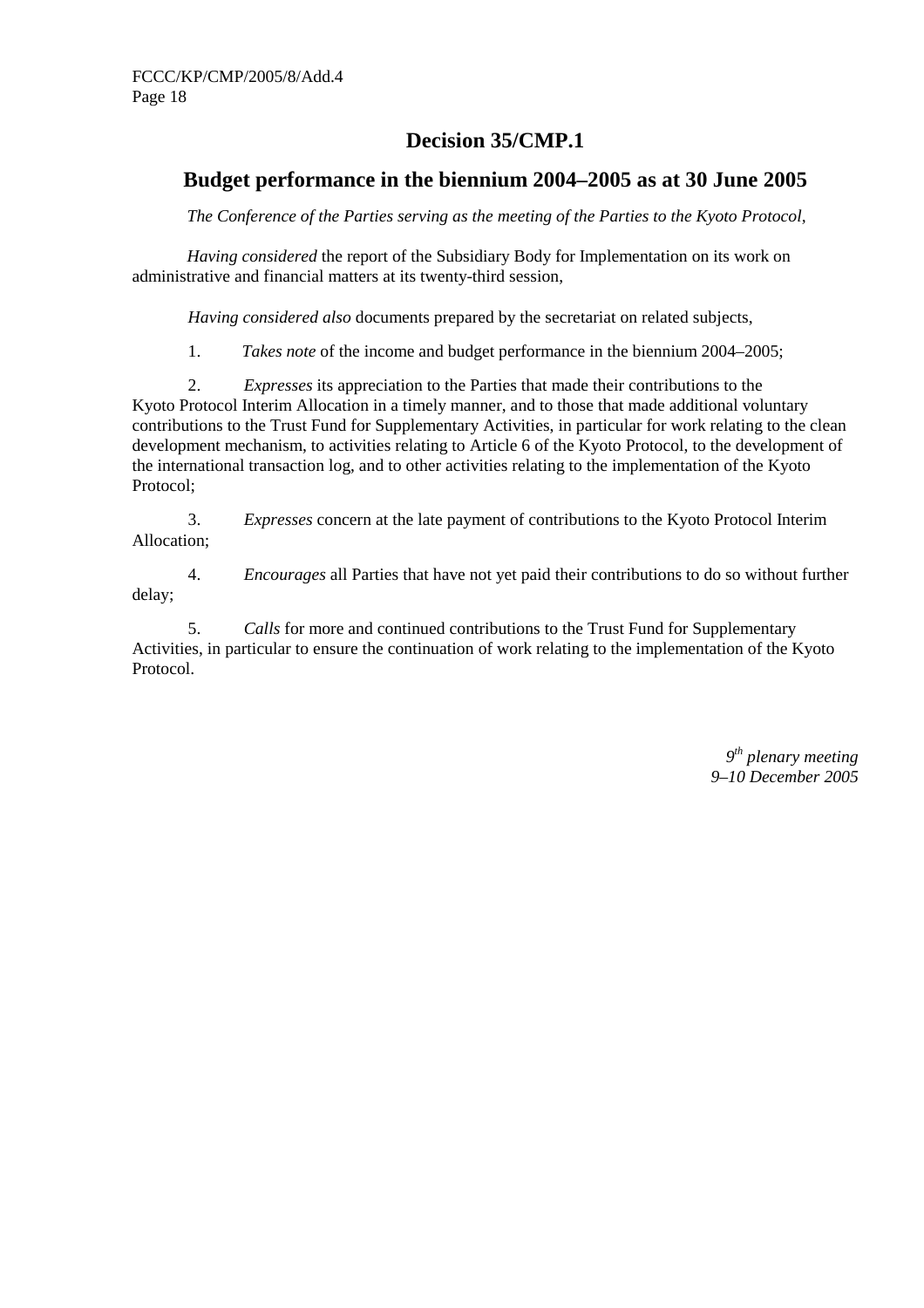# **Decision 36/CMP.1**

## **Arrangements for the Conference of the Parties serving as the meeting of the Parties to the Kyoto Protocol at its first session**

*The Conference of the Parties serving as the meeting of the Parties to the Kyoto Protocol,* 

*Recalling* Articles 13 and 15 of the Kyoto Protocol,

1. *Requests* the Subsidiary Body for Implementation, at its next session, to review the arrangements made for convening the Conference of the Parties serving as the meeting of the Parties to the Kyoto Protocol at its first session in conjunction with the session of the Conference of the Parties and to make recommendations to the Conference of the Parties serving as the meeting of the Parties to the Kyoto Protocol on arrangements for future sessions;

2. *Decides* that when applying the draft rules of procedure of the Conference of the Parties being applied,<sup>1</sup> pursuant to Article 13, paragraph 5, of the Kyoto Protocol, it should be understood:

- (a) That with respect to draft rules 22–26 the term of office of any replacement officer elected by and from among Parties to the Kyoto Protocol in accordance with Article 13, paragraph 3, and Article 15, paragraph 3, of the Kyoto Protocol would expire at the same time as that of the officer being replaced;
- (b) That with respect to draft rules 17–21:
	- (i) Credentials from Parties to the Kyoto Protocol would apply for the participation of their representatives in sessions of the Conference of the Parties and of the Conference of the Parties serving as the meeting of the Parties to the Kyoto Protocol;
	- (ii) A single report on credentials would be submitted for approval, following established procedures, by the Bureau of the Conference of the Parties to the Conference of the Parties and to the Conference of the Parties serving as the meeting of the Parties to the Kyoto Protocol;
- (c) That with respect to draft rules 6 and 7:
	- (i) Organizations admitted as observers to previous sessions of the Conference of the Parties would be admitted to the Conference of the Parties serving as the meeting of the Parties to the Kyoto Protocol at its first session;
	- (ii) A single process would be used for the admission of observer organizations to sessions of the Conference of the Parties and of the Conference of the Parties serving as the meeting of the Parties to the Kyoto Protocol, with decisions on admission of observer organizations being taken by the Conference of the Parties.

 $\overline{a}$  $1$  See FCCC/CP/1996/2.